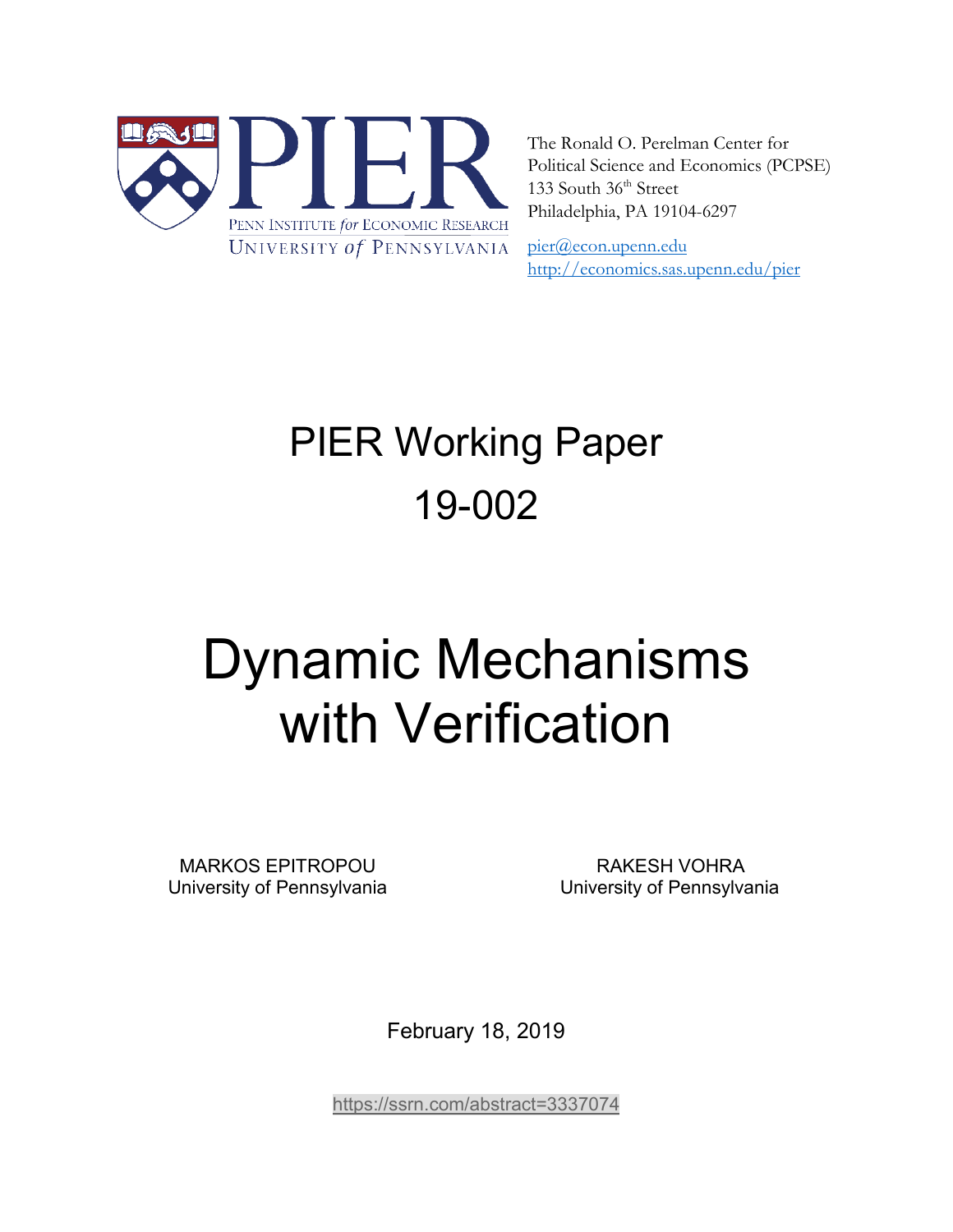### Dynamic Mechanisms with Verification

Markos Epitropou<sup>1</sup> and Rakesh Vohra<sup>1,2\*</sup>

<sup>1</sup> Department of Electrical and Systems Engineering, University of Pennsylvania <sup>2</sup> Department of Economics, University of Pennsylvania

Abstract. We consider a principal who allocates an indivisible object among a finite number of agents who arrive on-line, each of whom prefers to have the object than not. Each agent has access to private information about the principal's payoff if he receives the object. The decision to allocate the object to an agent must be made upon arrival of an agent and is irreversible. There are no monetary transfers but he principal can inspect agents' reports at a cost and punish them. A novelty of this paper is a reformulation of this dynamic problem as a compact linear program. Using the formulation we characterize the form of the optimal mechanism and reduce the dynamic version of the inspection problem with identical distributions to an instance of the secretary problem with one fewer secretary and a modified value distribution. This reduction also allows us to derive a prophet inequality for the dynamic version of the inspection problem.

#### 1 Introduction

In many large organizations scarce resources must be allocated internally without the benefit of prices. Examples include, the headquarters of a firm that must choose between multiple investment proposals from each of its division managers and funding agencies allocating a grant among researchers. In these settings the private information needed to determine the right allocation resides with the agents and the principal must rely on verification of agents' claims, which can be costly. We interpret verification as acquiring information (e.g., requesting documentation, interviewing an agent, or monitoring an agent at work), which can be costly. The headquarters of the diversified firm can hire an external firm to conduct an assessment of any division manager's claims, for example. The funding agency must allocate time to evaluate the claims of the researcher applying for a grant. Furthermore, in these settings, the principal can punish an agent if his claim is found to be false. For example, the head of personnel can reject an applicant, fire an employee or deny a promotion. Funding agencies can cut off funding.

Prior work considered the static version of this problem only. Ben-Porath et al. [2014], which introduced the question, assumes punishment is unlimited in the sense that an agent can be rejected and not receive the resource. Punishment can be limited because verification is imperfect or information arrives only after an agent has been hired for a while. In Mylovanov and Zapechelnyuk [2017], verification is free, but punishment is limited. Li [2017] generalizes both papers by incorporating costly verification and limited punishment.

This paper introduces and analyzes a dynamic version of this problem. Specifically, there is a principal who has to allocate one indivisible object among a finite number of agents. The value to the principal of assigning the object to a particular agent is the private information of the agent. Each agent prefers to possess the object than not. The principal would like to give the object to the agent who has the highest value to her.

The agents arrive and depart one at a time, and the decision to allocate the object to an agent must be made upon arrival of an agent. If the principal declines to allocate the object

<sup>?</sup> Research supported in part by DARPA grant HR001118S0045.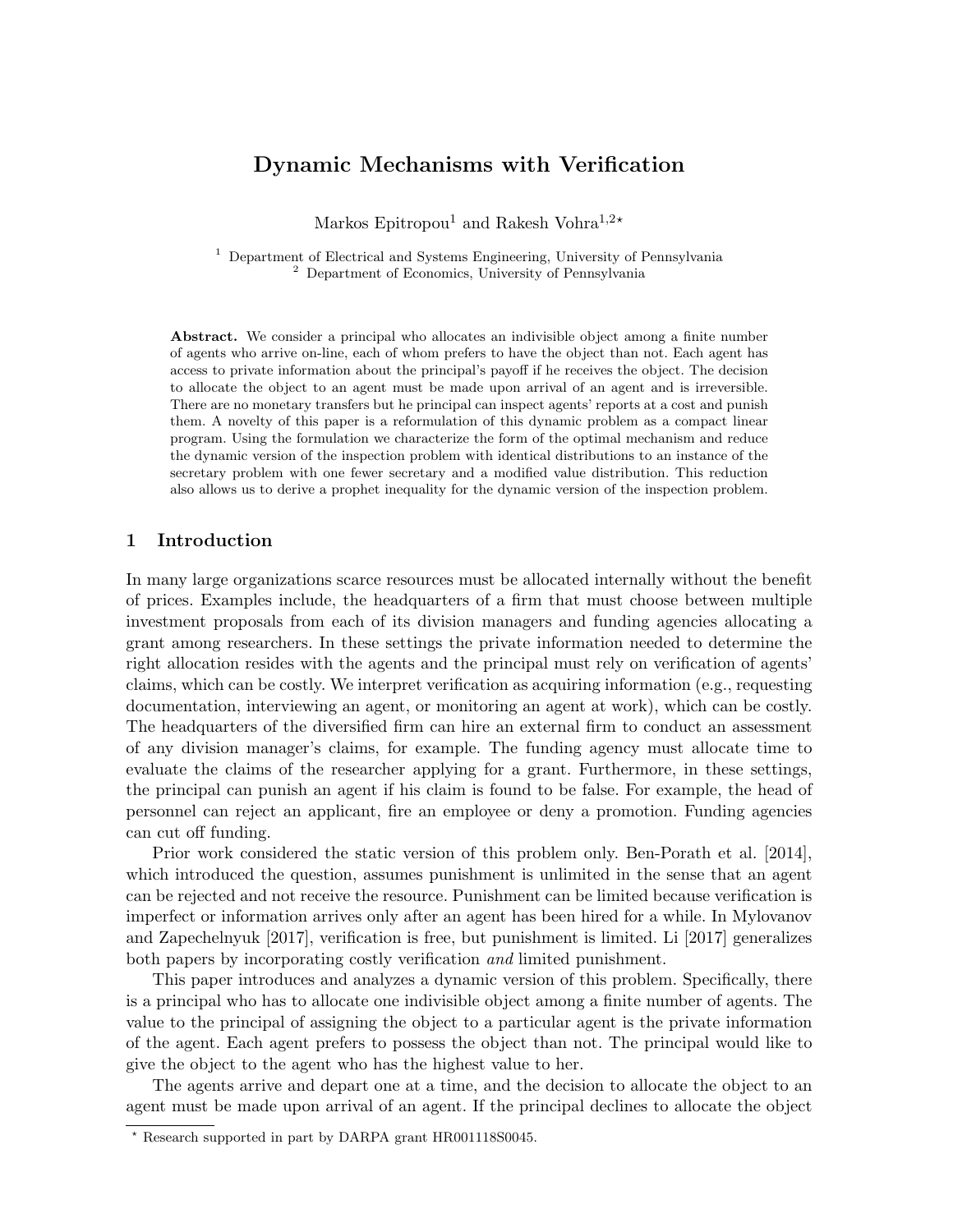to an agent, the agent departs and cannot be recalled. If the principal allocates the object to an agent, the decision is irreversible.

If each agent were to truthfully report the value to the principal, the principal faces a cardinal version of the secretary problem Krengel and Sucheston [1977, 1978]: one must select online an element (a 'secretary') with maximum value from a randomly ordered sequence. An element has to be selected or discarded upon its arrival, and this decision is irrevocable. If the principal knows the value distribution associated with each agent, she solves a straightforward stopping problem to determine which agent should receive the object. The solution would involve a sequence of thresholds, indexed by the agent, and the principal allocates the object to the first agent whose reported value exceeds their corresponding threshold.

If the principal were to adopt such a policy in our setting it would encourage all agents to exaggerate their values. To discourage agents from exaggerating, the principal can ration at the top of the distribution of values or the principal can verify an agent's claim and punish him if his claim is found to be false. The first reduces allocative efficiency while the second is costly. The goal of this paper is to find the optimal way to provide incentives via these two devices in a dynamic setting. A novelty of this paper is a reformulation of this dynamic problem as a compact linear program that may be useful in other applications. Using the formulation we can elaborate on the form of the optimal mechanism and reduce the dynamic version of the inspection problem with identical distributions to an instance of the secretary problem with one fewer secretary and a modified value distribution. This reduction also allows us to derive a prophet inequality (Samuel-Cahn [1984]) for the dynamic version of the inspection problem.

Our work is related to the extensive literature on versions of the secretary problem where the principal can rely on prices that was initiated in Hajiaghayi et al. [2007], Chawla et al. [2010]. This was subsequently extended to include additional constraints such as cardinality constraints Hajiaghayi et al. [2007], Alaei [2011], matroids Kleinberg and Weinberg [2012], matchings Alaei et al. [2012], and knapsack constraints Feldman et al. [2015], Duetting et al. [2017]. The absence of money in our setting means that the results from this paper do not apply. However, linear programming approach may be useful in analyzing problems when the principal has access to prices.

In section 2 we introduce our setting and the linear programming formulation. In section 3 we characterize the form of the optimal mechanism and provide a corresponding prophet inequality. In section 4 we study the variation of the problem with limited punishment.

#### 2 Model

There is a single indivisible good to allocate among a set of of agents denoted by  $I =$  $\{1,\ldots,n\}$ . The type of agent  $i \in I$  is  $t_i$  which is the value to the principal of allocating the object to agent i. We assume that the agents' types are independently distributed. The distribution of agent's i type has strictly positive density  $f_i$  over the interval  $T_i = [t_i, \bar{t}_i]$ . The preferences of the agents are simple: each prefers to possess the object to not. The actual private benefit enjoyed by an agent from receiving the object does not need to be specified.

The agents arrive one by one and report their type, not necessarily truthfully. The principal can inspect the reported type of agent i at cost  $c > 0$  and determine perfectly if the agent has lied. In the event an agent is discovered to have lied, we withhold the object from them. This is the case of unlimited punishment. The case of limited punishment is considered later.

By the revelation principle we can restrict attention to direct mechanisms. Denote by  $t_i$ the profile of reported types made by all agents upto and including agent i. We write  $t_{\leq i}$  to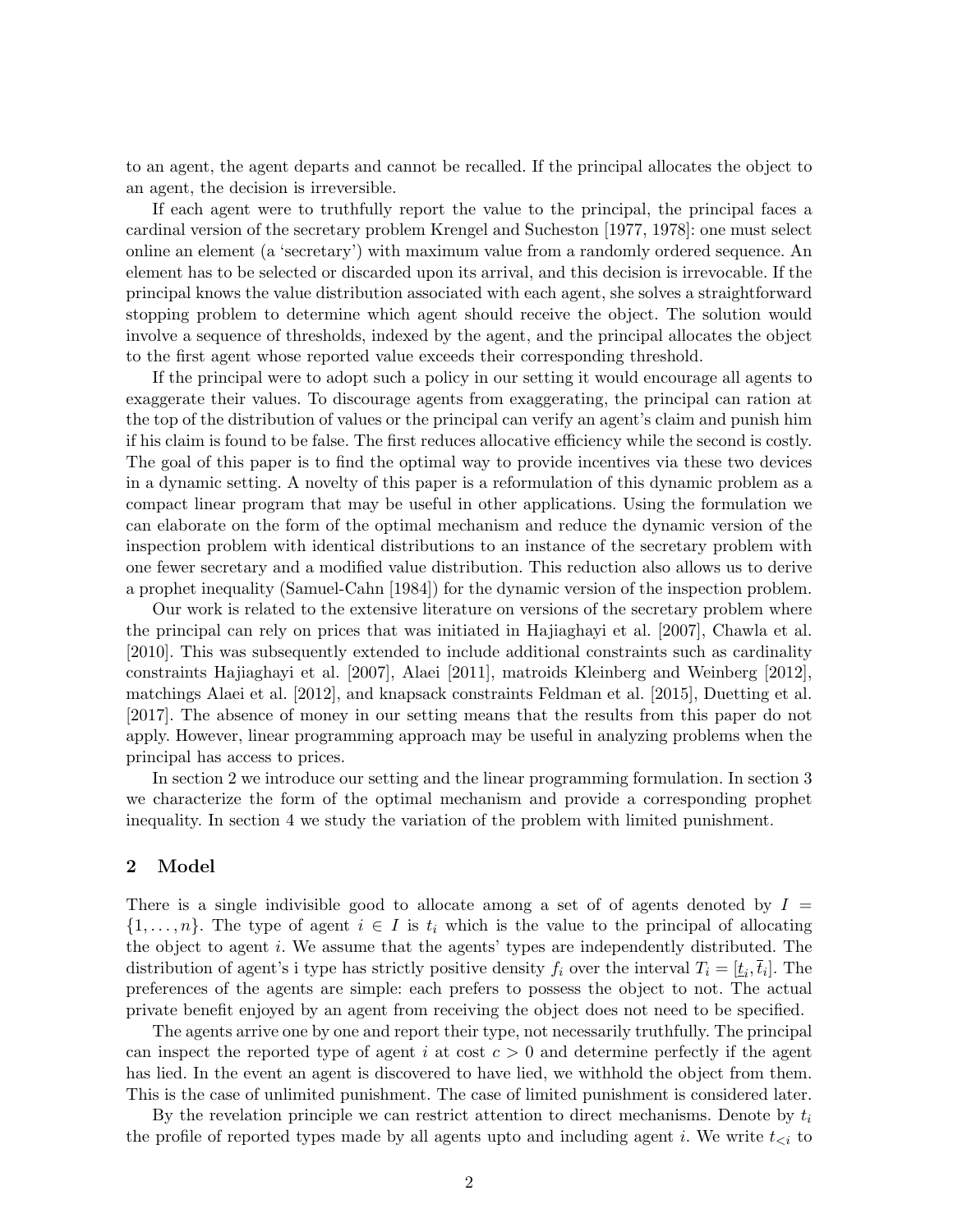denote the profile of reported types made by all agents upto but not including  $i$ . A directed mechanism specifies for each profile of type reports, two probabilities for each agent  $i$ : the actual probability  $q_i(t_i)$  he is assigned the good conditional on the event that the good is not already allocated. Specifically,  $q_i(t_i) = Pr[\text{choose } t_i | 1, \ldots, i-1 \text{ not allocated}]$ . This fully captures the set of online strategies, since independence means there is no need to condition the decision to allocate the good to agent i upon  $t_{\leq i}$ . Similarly, let  $a_i(t_i)$  be the probability agent i is assigned the good and inspected conditional on the event that the good is not already allocated.

These variables must satisfy the following conditions:

$$
0 \le a_i(t_i) \le q_i(t_i) \le 1 \quad \forall i \in I \quad \forall t_i \in T_i \tag{1}
$$

The incentive compatibility constraints are as follows:

$$
q_i(t_i) \ge q_i(t'_i) - a_i(t'_i) \quad \forall i \in I \quad \forall t_i, t'_i \in T_i
$$
\n
$$
(2)
$$

The principal would like to choose the allocation probabilities  $q$  and  $\alpha$  to maximize:

$$
\sum_{i\in I} \mathbb{E}_{t_{< i}}[\prod_{j< i} (1 - q_j(t_j))] \mathbb{E}_{t_i}[r_i q_i(t_i)].
$$

#### 2.1 Reduced Form Representation

We work with a reduced form representation of the allocation and inspection rules (see for example C Border [1991], Vohra [2012], Li [2017]. Given a mechanism  $(q, a)$ , let  $Q_i(t_i)$  =  $q_i(t_i) \mathbb{E}_{t \leq i}[\prod$  $\prod_{j < i} (1 - q_j(t_j))$  and  $A_i(t_i) = a_i(t_i) \mathbb{E}_{t_{i}} \prod_{j < i}$ j<i  $(1 - q_j(t_j))$  be the interim allocation and inspection probabilities respectively. The interim allocation and inspection probabilities are related to the ex-post allocation and inspection probabilities as follows:

#### Lemma 1.

$$
q_i(t_i) = \frac{Q_i(t_i)}{1 - \sum_{j < i} \mathbb{E}_{t_j}[Q_j(t_j)]} \tag{3}
$$

$$
a_i(t_i) = \frac{A_i(t_i)}{1 - \sum_{j < i} \mathbb{E}_{t_j}[Q_j(t_j)]} \tag{4}
$$

*Proof.* We prove (3). The proof of (4) is similar. Now,  $Q_i(t_i) = q_i(t_i) \mathbb{E}_{t \leq i}[\prod_{i=1}^{n}$ j<i  $(1 - q_j(t_j))$ . Thus,

$$
q_i(t_i) = \frac{Q_i(t_i)}{\mathbb{E}_{t_{i}}[\prod_{j
$$

It suffices to prove the following:

$$
\mathbb{E}_{t_{\leq i}}[\prod_{j\leq i}(1-q_j(t_j))]=1-\sum_{j\leq i}\mathbb{E}_{t_j}[Q_j(t_j)]
$$

We do so by induction. For  $i = 1$ , the equality reduces to

$$
\mathbb{E}_{t_1}[1 - q_1(t_1)] = 1 - \mathbb{E}_{t_1}[Q_1(t_1)]
$$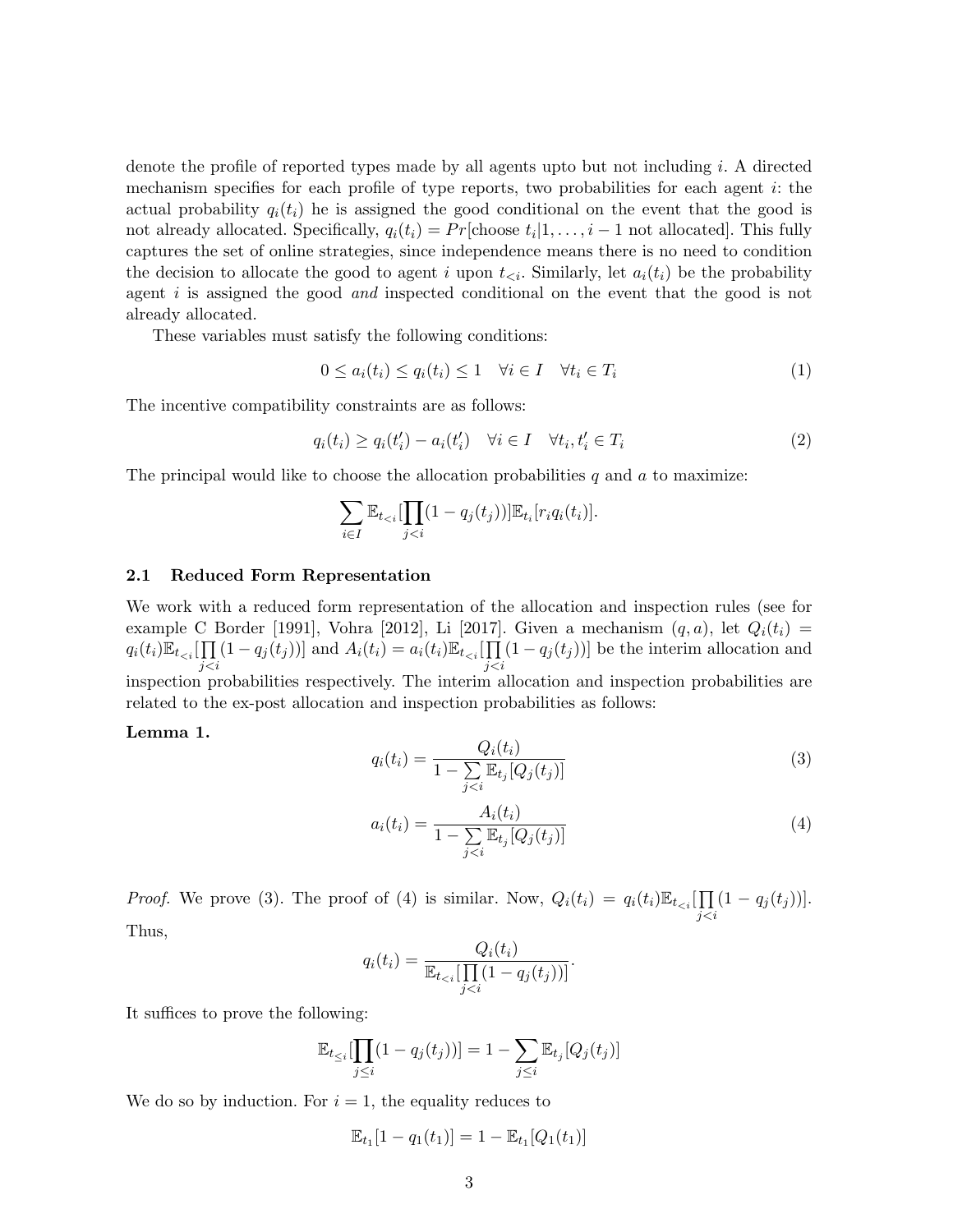which holds since  $Q_1(t_1) = q_1(t_1)$ . Let's now prove the equality for *i*. This holds since

$$
\mathbb{E}_{t_{\leq i}}[\prod_{j\leq i}(1-q_j(t_j))] = \mathbb{E}_{t_i}[(1-q_i(t_i))] \mathbb{E}_{t_{\leq i}}[\prod_{j\leq i}(1-q_j(t_j))]
$$
\n
$$
= (1 - \mathbb{E}_{t_i}[q_i(t_i)]) \mathbb{E}_{t_{\leq i}}[\prod_{j\leq i}(1-q_j(t_j))]
$$
\n
$$
= \mathbb{E}_{t_{\leq i}}[\prod_{j\leq i}(1-q_j(t_j))]
$$
\n
$$
- \mathbb{E}_{t_i}[q_i(t_i)] \mathbb{E}_{t_{\leq i}}[\prod_{j\leq i}(1-q_j(t_j))]
$$
\n
$$
= 1 - \sum_{j=1}^{i-1} \mathbb{E}_{t_j}[Q_j(t_j)] - \mathbb{E}_{t_i}[Q_i(t_i)]
$$
\n
$$
= 1 - \sum_{j=1}^{i} \mathbb{E}_{t_j}[Q_j(t_j)]
$$

where the first equality follows from independence, the second equality follows from linearity of expectations, and the fourth equality follows from the inductive step and the definition of the interim allocation.

It follows from lemma 1 that the set of constraints (1) can be reduced to

$$
Q_i(t_i) + \sum_{j < i} \mathbb{E}_{t_j}[Q_j(t_j)] \le 1 \quad \forall i \in I \quad \forall t_i \in T_i
$$
\n
$$
0 \le A_i(t_i) \le Q_i(t_i) \quad \forall i \in I \quad \forall t_i \in T_i
$$

Using the reduced form representation we can formulate the principal's problem as the following linear program (denoted LP):

$$
\max_{Q,A} \sum_{i \in I} \mathbb{E}_{t_i}[t_i Q_i(t_i) - cA_i(t_i)]
$$
\n
$$
s.t. Q_i(t_i) + \sum_{j < i} \mathbb{E}_{t_i}[Q_i(t_i)] \le 1 \quad \forall i \quad \forall t_i \in T_i
$$
\n
$$
Q_i(t_i) \ge Q_i(t_i') - A_i(t_i') \quad \forall i \in I \quad \forall t_i, t_i' \in T_i
$$
\n
$$
0 \le A_i(t_i) \le Q_i(t_i) \quad \forall i \in I \quad \forall t_i \in T_i
$$

#### 3 The Optimal Mechanism

In this section we examine the optimal inspection and allocation rules. Let  $\phi_i$  be the minimum possible share that agent i can receive, i.e.,

$$
\phi_i = \inf_{t_i \in T_i} Q_i(t_i). \tag{5}
$$

Then, in any optimal solution to the above LP, each agent getting more than the minimum possible must be inspected for this extra winning probability, i.e.

$$
A_i(t_i) = Q_i(t_i) - \phi_i.
$$
\n
$$
(6)
$$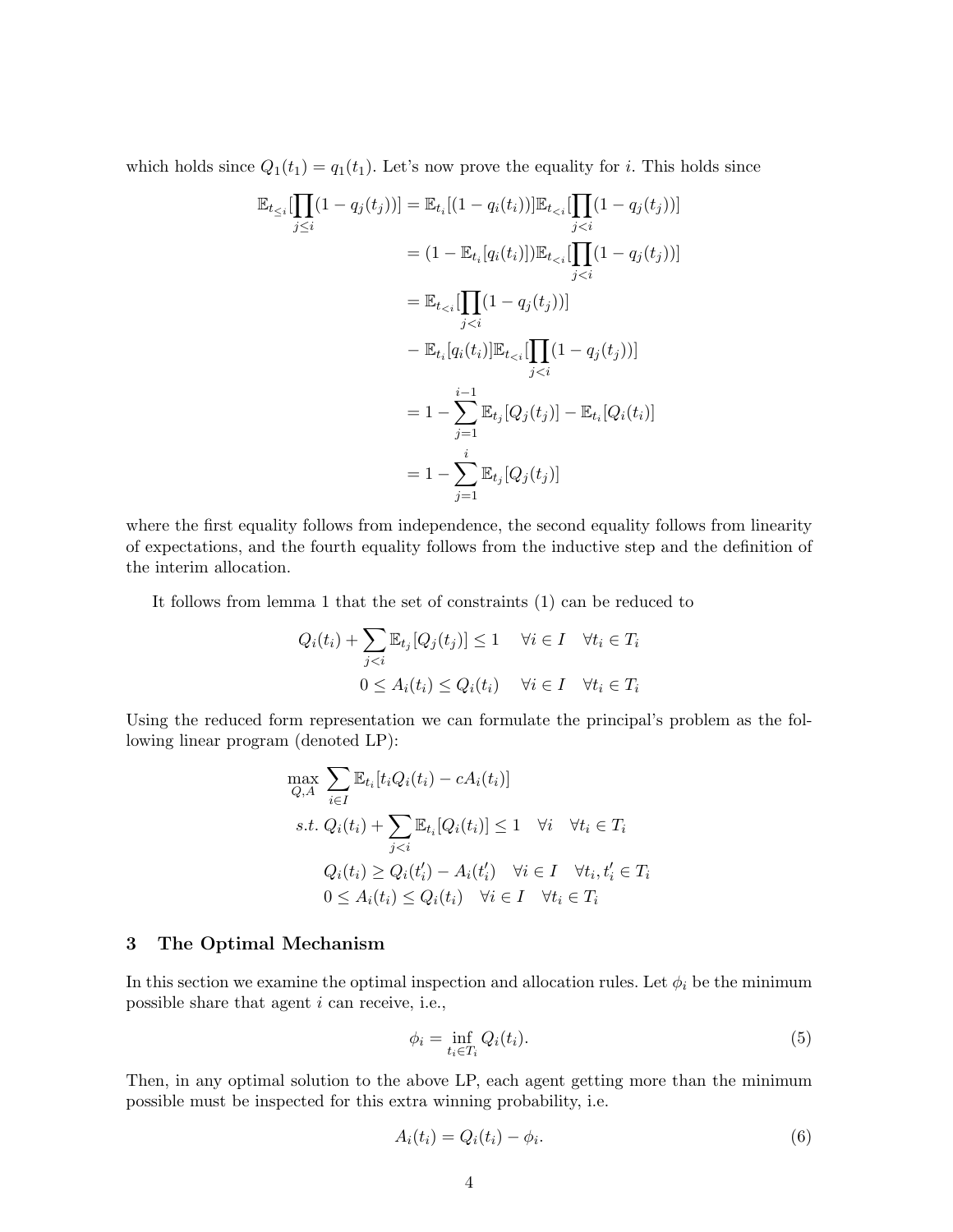We can use this to eliminate the inspection variables from LP:

$$
\max_{\phi, Q} \sum_{i \in I} \mathbb{E}_{t_i}[Q_i(t_i)(t_i - c)] + \sum_{i \in I} \phi_i c
$$
  
s.t.  $Q_i(t_i) + \sum_{j < i} \mathbb{E}_{t_j}[Q_j(t_j)] \le 1 \quad \forall i \in I \quad \forall t_i \in T_i$   
 $Q_i(t_i) \ge \phi_i \quad \forall i \in I \quad \forall t_i \in T_i$ 

Given the vector  $\phi$ , denote this program by  $LP(\phi)$  and let  $V(\phi)$  be the optimal objective value. This program has a feasible solution for all  $\phi$  such that  $\Sigma$ i  $\phi_i \leq 1$ . Thus, the initial online mechanism with verification can be reduced to

$$
\max_{\phi:\sum\limits_{i\in I}\phi_i\leq 1}V(\phi)
$$

We will characterize the optimal allocation and inspection rules given  $\phi$ .

**Lemma 2.** The optimal solution of  $LP(\phi)$  is monotonic, i.e.

$$
Q_i(t_i) \le Q_i(t'_i) \quad \forall i \in I \quad \forall t_i \le t'_i
$$

*Proof.* Suppose not. Then, there is an i and pair  $(t_i, t'_i)$  such that  $Q_i(t_i) > Q_i(t'_i)$ . We pick an  $\epsilon > 0$  such that

 $-Q_i(t_i) - \frac{\epsilon}{f_i(t_i)} \geq Q_i(t'_i),$  $-Q_i(t'_i)+\frac{\sum\limits_{i=1}^{i}t_i}{f_i(t'_i)}\leq Q_i(t_i).$ 

If we reduce  $Q_i(t_i)$  by  $\frac{\epsilon}{f_i(t_i)}$  and increase  $Q_i(t'_i)$  by  $\frac{\epsilon}{f_i(t'_i)}$  feasibility is preserved. The objective function value increases by  $\epsilon(t'_i - t_i) > 0$ , which is a contradiction.

Hence, there exists a threshold  $\hat{t}_i$  for all i such that  $Q_i(t_i) = \phi_i$  for  $t_i < \hat{t}_i$  and  $Q_i(t_i) > \phi_i$ otherwise. In the optimal solution to  $LP(\phi^*)$  it will hold  $Q_i(\hat{t}_i) = \phi_i^*$ .

We further identify the optimal strategy as a threshold strategy in each round. A transformation of variables will prove convenient:

$$
Q_i(t_i) = \phi_i + x_i(t_i) \tag{7}
$$

Given  $\phi$ , we can find the optimal strategy by indentifying the solution to the following linear program:

$$
\max_{x} \sum_{i \in I} \mathbb{E}_{t_i}[x_i(t_i)(t_i - c)]
$$
  
s.t.  $x_i(t_i) + \sum_{j < i} \mathbb{E}_{t_j}[x_j(t_j)] \le 1 - \sum_{j \le i} \phi_j \quad \forall i \in I \quad \forall t_i \in T_i$   
 $x_i(t_i) \ge 0 \quad \forall i \in I \quad \forall t_i \in T_i$ 

**Lemma 3.** Suppose that Q is the optimal solution to  $LP(\phi)$ . Then for each agent i, there exists a threshold  $\hat{t}_i$ , such that

$$
Q_i(t_i) = \begin{cases} 1 - \sum_{j < i} \mathbb{E}_{t_j}[Q_j(t_j)] \text{ if } t_i \geq \hat{t}_i \\ \phi_i & \text{otherwise} \end{cases} \tag{8}
$$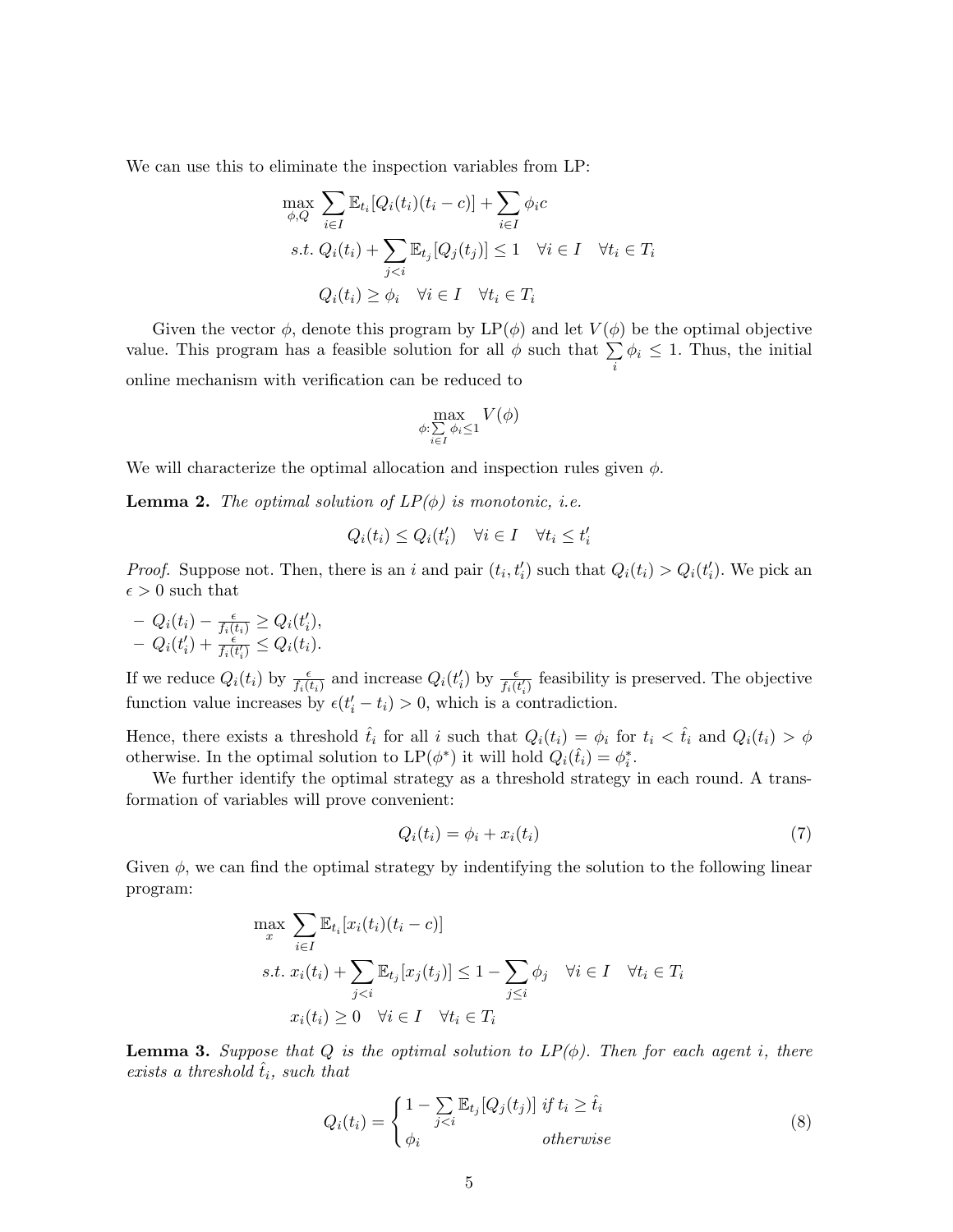*Proof.* Suppose we are interested in the allocation and inspection rules when we reach agent i. Fix all other variables to be optimal. We are interested in solving the following linear program

$$
\max_{x_i} \mathbb{E}_{t_i}[x_i(t_i)(t_i - c)]
$$
\n
$$
s.t. x_i(t_i) \le 1 - \sum_{j \le i} \phi_j - \sum_{j < i} \mathbb{E}_{t_j}[x_j(t_j)] \quad \forall i \in I \quad \forall t_i \in T_i
$$
\n
$$
\mathbb{E}_{t_i}[x_i(t_i)] \le 1 - \sum_{j \le k} \phi_j - x_k(t_k) - \sum_{j < k, j \ne i} \mathbb{E}_{t_j}[x_j(t_j)] \quad \forall k > i \quad \forall t_k \in T_k
$$
\n
$$
x_i(t_i) \ge 0 \quad \forall i \in I \quad \forall t_i \in T_i
$$

Now, it is clear that the optimal solution can actually be characterized by a threshold. All high types will be assigned their upper limit till the constraint of the aggregate allocation binds. Thus, the optimal solution  $x$  is given by

$$
x_i(t_i) = \begin{cases} 1 - \sum_{j \le i} \phi_j - \sum_{j < i} \mathbb{E}_{t_j}[x_j(t_j)] \text{ if } t_i \ge \hat{t}_i \\ 0 & \text{otherwise} \end{cases}
$$

Returning back to Q variables completes the proof.

Now that we can characterize the optimal interim allocation in terms of parameters  $\phi, \hat{t}$ , we provide a form for the ex post allocations.

**Corollary 1.** For each agent i there exists a threshold  $\hat{t}_i$  and constant  $\alpha_i$ , such that the optimal ex post allocation can be written as follows:

$$
q_i(t_i) = \begin{cases} 1 & \text{if } t_i \ge \hat{t}_i \\ \alpha_i & \text{otherwise} \end{cases} \qquad a_i(t_i) = \begin{cases} 1 - \alpha_i & \text{if } t_i \ge \hat{t}_i \\ 0 & \text{otherwise} \end{cases}
$$

Proof. We use lemma 1 to get the form of the ex post allocation:

$$
q_i(t_i) = \frac{Q_i(t_i)}{1 - \sum\limits_{j < i} \mathbb{E}_{t_j}[Q_j(t_j)]} = \begin{cases} \frac{1 - \sum\limits_{j < i} \mathbb{E}_{t_j}[Q_j(t_j)]}{1 - \sum\limits_{j < i} \mathbb{E}_{t_j}[Q_j(t_j)]} & \text{if } t_i \geq \hat{t}_i\\ \frac{\phi_i}{1 - \sum\limits_{j < i} \mathbb{E}_{t_j}[Q_j(t_j)]} & \text{otherwise} \end{cases} = \begin{cases} 1 & \text{if } t_i \geq \hat{t}_i\\ \alpha_i & \text{otherwise} \end{cases}
$$

where  $\alpha_i = \frac{\phi_i}{1-\sum_{k} \mathbb{E}_t}$  $\frac{\varphi_i}{1-\sum\limits_{j$ 

The form for the ex post verification rule follows by (6).

#### 3.1 Identical Distributions

We examine the case of identical distributions, i.e.,  $T_i = T$  and  $f_i(t) = f(t)$  for all  $i \in I, t_i \in T$ . In this case, we can give a neat representation of the optimal strategy.

Let  $\mu = \mathbb{E}_t[t]$ . Now, LP( $\phi$ ) can be written as

$$
\max_{x} \sum_{i \in I} \mathbb{E}_t[x_i(t)(t-c)] + \mu \sum_{i} \phi_i
$$
  
s.t.  $x_i(t) + \sum_{j < i} \mathbb{E}_t[x_j(t)] \le 1 - \sum_{j \le i} \phi_j \quad \forall i \in I \quad \forall t \in T$   
 $x_i(t) \ge 0 \quad \forall i \in I \quad \forall t \in T$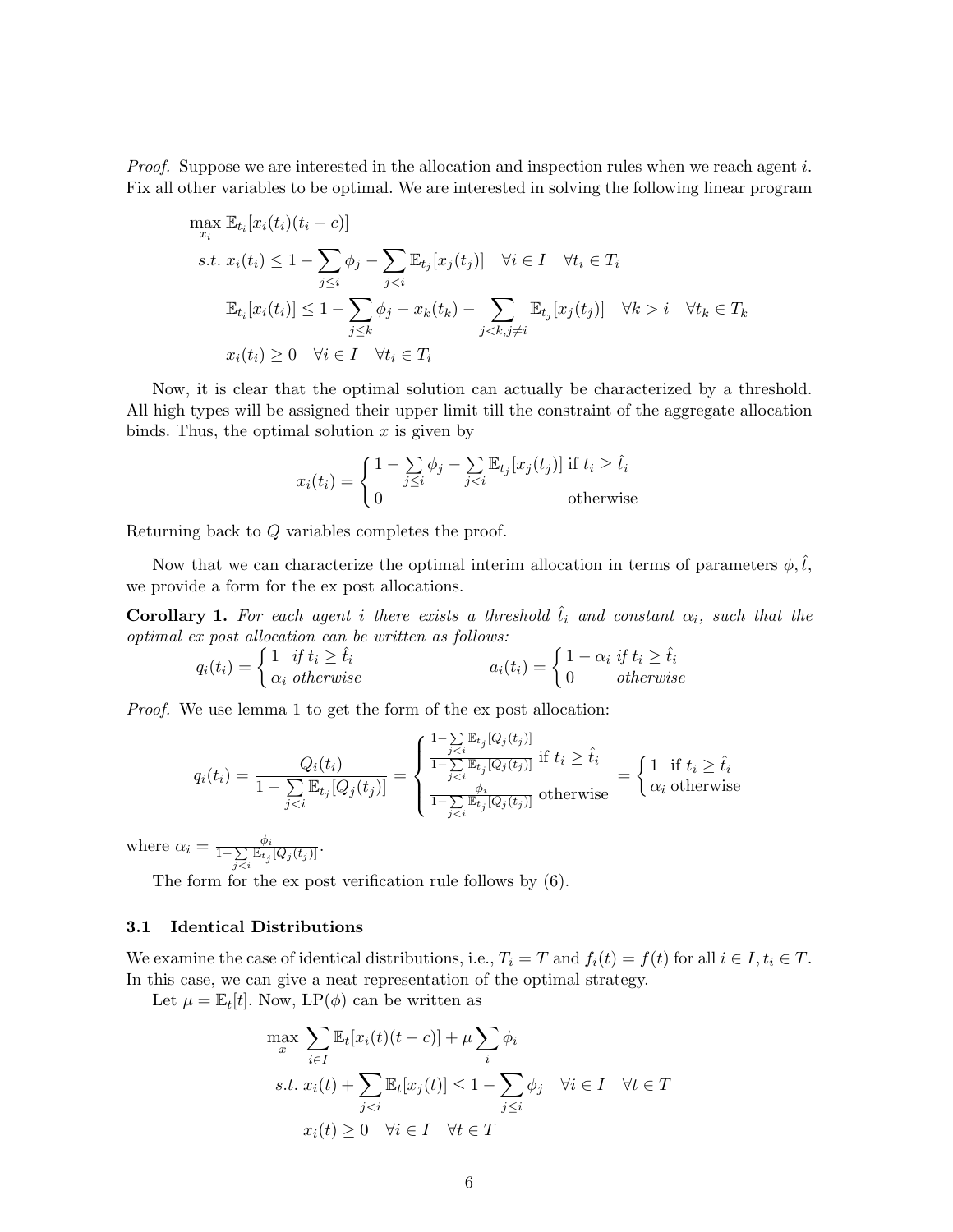Let  $\phi^*$  be the vector  $\phi$  that maximizes  $V(\phi)$ . A simple perturbation argument shows that there exists  $\phi^*$  such that  $\phi_i^* = 0$  for all  $i < n$ . Furthermore, by equation (5),  $x_n(t) = 0$  for all  $t \in T_n$  in an optimal solution. We can now reduce  $LP(\phi^*)$  to the following linear program for identifying the strategies for the first  $n - 1$  agents:

$$
\max_{x} \sum_{i \in I \setminus \{n\}} \mathbb{E}_t[x_i(t)(t-c)]
$$
  
s.t.  $x_i(t) + \sum_{j < i} \mathbb{E}_t[x_j(t)] \le 1 - \phi_n^* \quad \forall i \in I \setminus \{n\} \quad \forall t \in T$   
 $x_i(t) \ge 0 \quad \forall i \in I \setminus \{n\} \quad \forall t \in T$ 

By normalizing the resource variables this linear program can be interpreted as arising from a secretary problem with  $n-1$  secretaries, where the value of each 'secretary' is  $t - c$  drawn according to a density function  $f$ . In case the object is still available in the last round it is given to the last agent.

#### 3.2 Prophet Inequality

We derive a prophet inequality for the setting with inspection using the reduced form. It scales the optimal offline solution so as to make it a feasible solution for the online setting. This technique can also be used in the standard setting.

**Theorem 1.** The optimal online algorithm achieves at least  $1/2$  of the performance of the optimal offline algorithm on expectation.

*Proof.* Let  $Q_i^*(t_i)$  the interim expected probability with which agent i with type  $t_i$  receives the item in the optimal off-line solution. Let  $\phi_i^* = \inf_{t_i} Q_i^*(t_i)$  as proposed in Ben-Porath et al. [2014]. The expected total value to the principal is given by

$$
\sum_{i\in I} [\mathbb{E}_{t_i}[Q_i^*(t_i)(t_i-c)] + \phi_i^*c].
$$

Pick online values  $Q_i(t_i) = \frac{1}{2}Q_i^*(t_i)$  and  $\phi_i = \frac{1}{2}$  $\frac{1}{2}\phi_i^*$ . It is clear that the objective function with respect to the reduced form for both problems is linear and coincides. Thus, a simple scaling approximates the optimal objective:

$$
\sum_{i \in I} [\mathbb{E}_{t_i}[Q_i(t_i)(t_i - c)] + \phi_i c] = \frac{1}{2} \sum_{i \in I} [\mathbb{E}_{t_i}[Q_i^*(t_i)(t_i - c)] + \phi_i^* c]
$$

It suffices to prove that the proposed solution is feasible for the online problem.

- $Q_i(t_i) + \sum$  $\sum_{j \leq i} \mathbb{E}_{t_j} [Q_j(t_j)] = \frac{1}{2} Q_i^*(t_i) + \frac{1}{2} \sum_{j \leq i}$  $\sum_{j \leq i} \mathbb{E}_{t_j}[Q_j^*(t_j)] \leq 1$ : This holds since  $Q_i^*(t_i) \leq 1$  and the expected offline allocation for the first  $i - 1$  agents is also less than 1.
- $-Q_i(t) \geq \phi_i$ : The constraint coincides with the offline constraint. Nothing changes by scaling both sides of the inequality.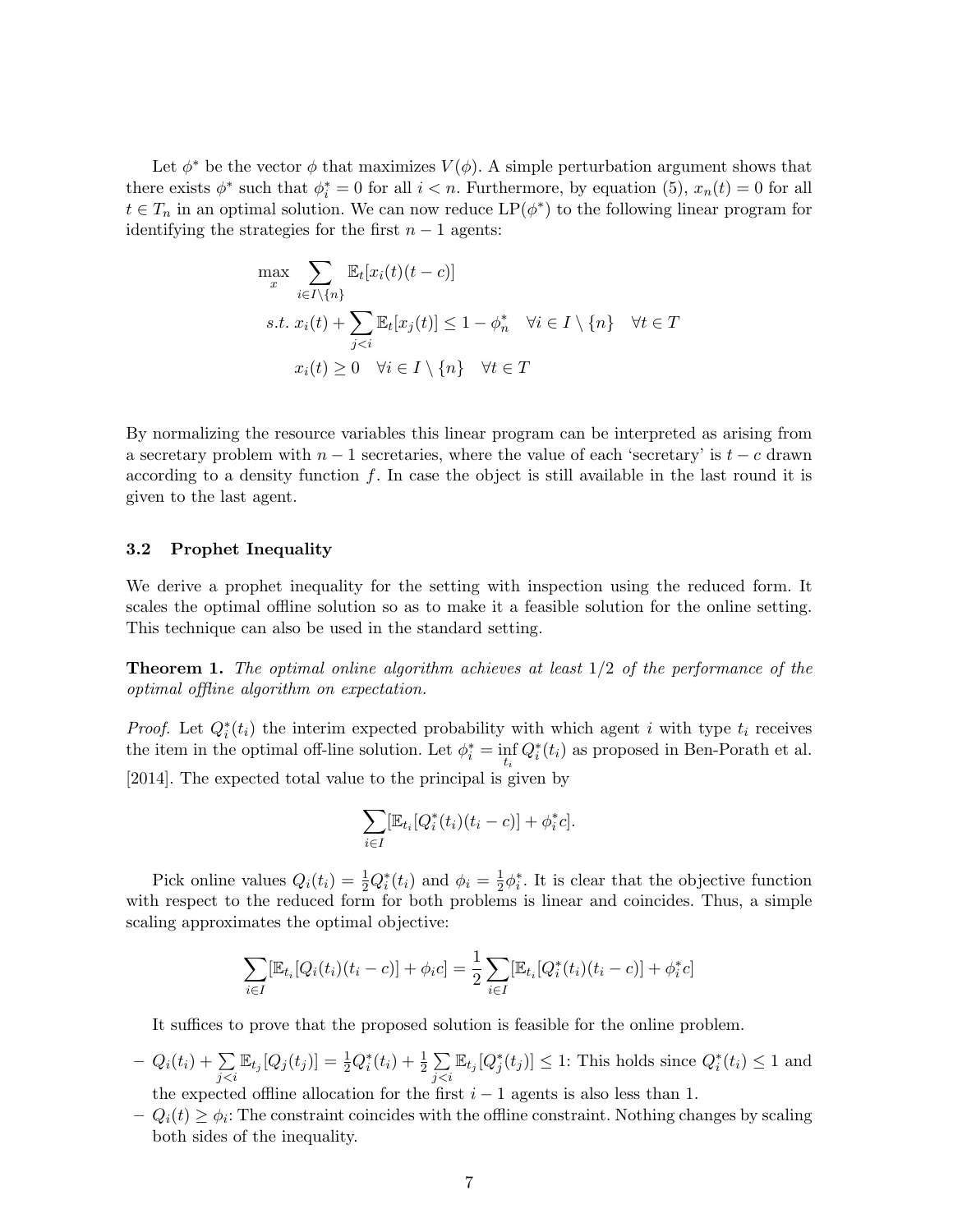#### 4 Limited Punishment

We further illustrate the applicability of our technique under a slight change of the verification process. We say that punishment is limited if the principal cannot reduce an agent's payoff to his outside option by punishing him. If we interpret verification as acquiring information, then punishment can be limited because information is imperfect.<sup>3</sup> We assume that punishment is proportional to the private benefit enjoyed by the agent from receiving the object. If  $v_i$ is the private benefit enjoyed by agent i, punishment is  $k_i v_i$ , where each  $k_i \in [0,1]$ . These are the same assumptions as in Li [2017]. As we show below, limited punishment will cause the principal to 'ration at the top' as well. All types above some threshold face the same probability of receiving the good.

By the Revelation Principle we can focus on direct mechanisms. In this case, if an agent is inspected, it is optimal to penalize him if and only if he is found to have lied. After the allocation is made, the planner will observe the agent's type and destroy a fraction  $k_i$  of the agent's payoff. A direct mechanism specifies for each profile of type reports the probability  $q_i(t_i)$  that the good is assigned to agent i conditional on the event that it is not already assigned. These variables must satisfy the following feasibility conditions:

$$
0 \le q_i(t_i) \le 1 \quad \forall i \in I \quad \forall t_i \in T_i \tag{9}
$$

The incentive compatibility constraints are as follows:

$$
q_i(t_i) \ge (1 - k_i)q_i(t'_i) \quad \forall i \in I \quad \forall t_i, t'_i \in T_i
$$
\n
$$
(10)
$$

The principal would like to choose the allocation probabilities  $q$  to maximize:

$$
\sum \mathbb{E}_{t_{< i}}[\prod_{j< i} (1 - q_j(t_j)) \mathbb{E}_{t_i}[t_i q_i(t_i)].
$$

As before we work with a reduced form representation. This allows us to formulate the optimal mechanism as the following linear program :

$$
\max_{Q} \sum_{i \in I} \mathbb{E}_{t_i}[t_i Q_i(t_i)]
$$
\n
$$
s.t. Q_i(t_i) + \sum_{j < i} \mathbb{E}_{t_i}[Q_i(t_i)] \le 1 \quad \forall i \quad \forall t_i \in T_i
$$
\n
$$
Q_i(t_i) \ge (1 - k_i)Q_i(t_i') \quad \forall i \quad \forall t_i \in T_i \quad \forall t_i' \in T_i
$$
\n
$$
Q_i(t_i) \ge 0 \quad \forall i \quad \forall t_i \in T_i
$$

#### 4.1 The Optimal Mechanism

We simplify the incentive constraint, as in Mylovanov and Zapechelnyuk [2017]. We include the proof for completeness.

<sup>&</sup>lt;sup>3</sup> We take verification cost and punishment level as exogenous but it is possible that the principal can get more precise information by incurring a higher information acquisition cost, which, in turn, leads to a severer expected punishment. The results in this paper readily extend to the case where the principal can jointly optimize over verification cost and punishment level.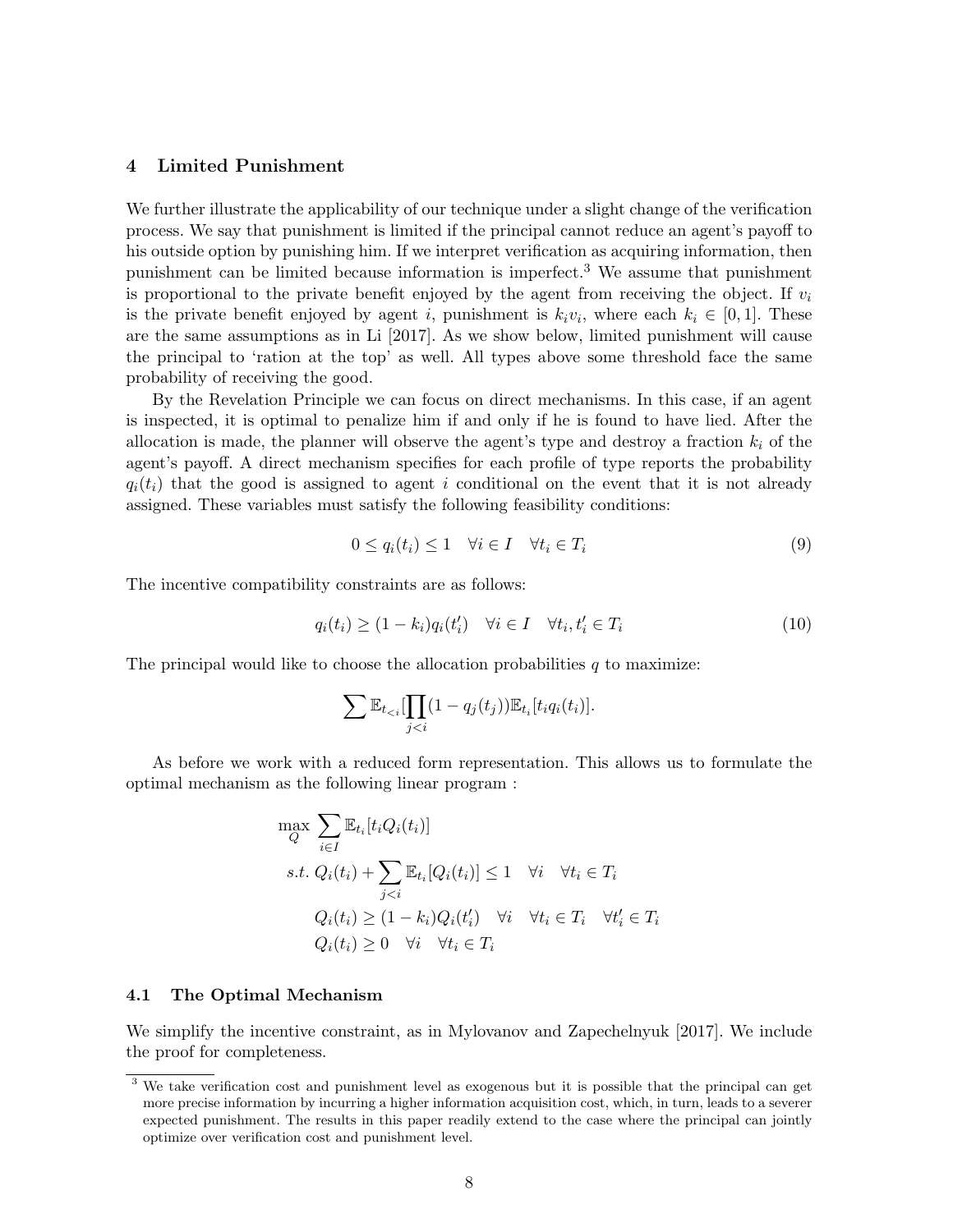Lemma 4. An allocation rule satisfies incentive compatibility if and only if for all i there exists  $\chi_i$  such that

$$
(1 - k_i)\chi_i \le Q_i(t_i) \le \chi_i \quad \forall t_i \in T_i \tag{11}
$$

*Proof.* If IC holds then (11) holds with  $\chi_i = \sup_{t_i} Q_i(t_i)$ . Conversely, if (11) holds for some  $\chi_i$ , then it also holds with  $\chi'_i = \sup_{t_i} Q_i(t_i)$ , which implies incentive compatibility.

We now write down a linear program which finds the optimal strategy. We know that for optimal  $\chi$  this linear program is going to return the optimal strategy.

$$
\max_{Q,\chi} \sum_{i \in I} \mathbb{E}_{t_i}[t_i Q_i(t_i)]
$$
\n
$$
s.t. Q_i(t_i) + \sum_{j < i} \mathbb{E}_{t_i}[Q_i(t_i)] \le 1 \quad \forall i \in I \quad \forall t_i \in T_i
$$
\n
$$
(1 - k_i)\chi_i \le Q_i(t_i) \le \chi_i \quad \forall i \in I \quad \forall t_i \in T_i
$$
\n
$$
Q_i(t_i) \ge 0 \quad \forall i \in I \quad \forall t_i \in T_i
$$

We now describe the optimal strategy.

**Lemma 5.** Suppose that Q is the optimal online solution. Let  $\chi_i = \sup$  $t_i \in T_i$  $Q_i(t_i)$ . Then for each agent i, there exists a threshold  $\hat{t}_i$  such that

$$
Q_i(t_i) = \begin{cases} \chi_i & \text{if } t_i \ge \hat{t}_i \\ (1 - k_i)\chi_i & \text{otherwise} \end{cases} \tag{12}
$$

Proof. Suppose we are interested in the allocation rule when we reach agent i. Fix all other variables to be optimal. We are interested in solving the following linear program:

$$
\max_{Q_i} \mathbb{E}_{t_i}[t_i Q_i(t_i)]
$$
\n
$$
s.t. Q_i(t_i) \le 1 - \sum_{j < i} \mathbb{E}_{t_j}[Q_j(t_j)] \quad \forall i \in I \quad \forall t_i \in T_i
$$
\n
$$
\mathbb{E}_{t_i}[Q_i(t_i)] \le 1 - Q_k(t_k) - \sum_{j < k, j \ne i} \mathbb{E}_{t_j}[Q_j(t_j)] \quad \forall k > i \quad \forall t_k \in T_k
$$
\n
$$
(1 - k_i)\chi_i \le Q_i(t_i) \le \chi_i \quad \forall t_i \in T_i
$$
\n
$$
Q_i(t_i) \ge 0 \quad \forall t_i \in T_i
$$

Now, it is clear that the optimal solution can actually be characterized by a threshold. All high types will be assigned their upper limit till a constraint for the aggregate allocation binds. We can now say that the optimal online solution has the following form:

$$
Q_i(t_i) = \begin{cases} \min\{\chi_i, 1 - \sum_{j < i} \mathbb{E}_{t_j}[Q_j(t_j)]\} & \text{if } t_i \ge \hat{t}_i\\ (1 - k_i)\chi_i & \text{otherwise} \end{cases} \tag{13}
$$

The upper limit can be simplified. We prove that

$$
\chi_i \leq 1 - \sum_{j < i} \mathbb{E}_{t_j}[Q_j(t_j)] \quad \forall i \in I.
$$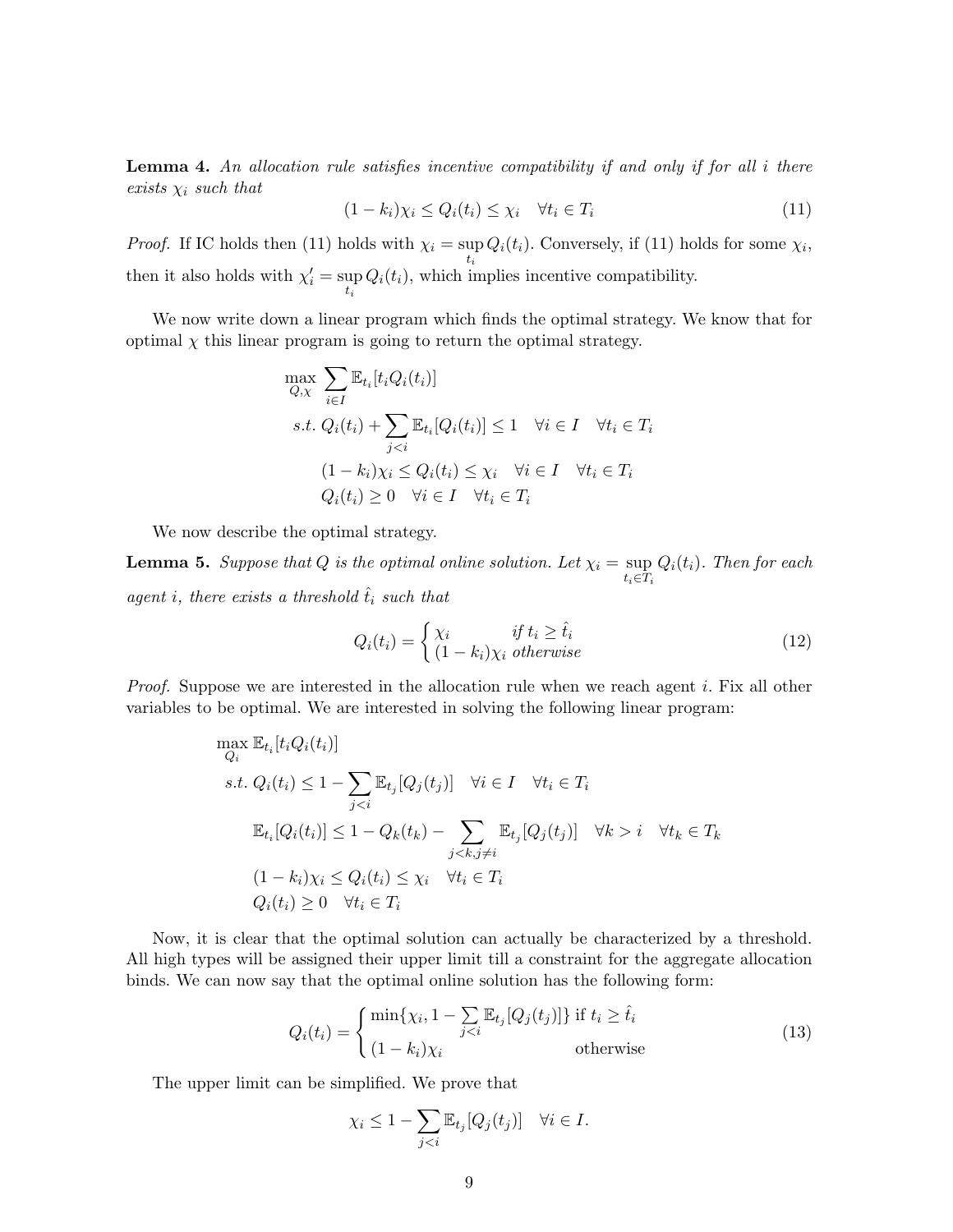Suppose the contrary. We pick  $\chi' = 1 - \sum$  $\sum_{j \leq i} \mathbb{E}_{t_j}[Q_j(t_j)].$  This makes the constraints less strict since the upper bound remains the same but the lower bound reduces. Thus we can reduce the allocation for lower types and increase the allocation of higer types while holding the aggregate allocation steady. This is a contradiction since such a change will increase the total welfare.

In the limited penalties case the ex post allocation will have a slightly different form.

**Corollary 2.** For each agent i there exists a threshold  $t_i$ , and constant  $\beta_i$ , such that the optimal ex post allocation can be written as follows:

$$
q_i(t_i) = \begin{cases} \beta_i & \text{if } t_i \geq \hat{t}_i \\ (1 - k_i)\beta_i & \text{otherwise} \end{cases}
$$

Proof. We use lemma 1 to get the form of the ex post allocation:

$$
q_i(t_i) = \frac{Q_i(t_i)}{1 - \sum\limits_{j < i} \mathbb{E}_{t_j}[Q_j(t_j)]} = \begin{cases} \frac{\chi_i}{1 - \sum\limits_{j < i} \mathbb{E}_{t_j}[Q_j(t_j)]} & \text{if } t_i \geq \hat{t}_i\\ \frac{(1 - k_i)\chi_i}{1 - \sum\limits_{j < i} \mathbb{E}_{t_j}[Q_j(t_j)]} & \text{otherwise} \end{cases} = \begin{cases} \beta_i & \text{if } t_i \geq \hat{t}_i\\ (1 - k_i)\beta_i & \text{otherwise} \end{cases}
$$
\n
$$
\text{re } \beta_i = \frac{\chi_i}{1 - \sum\limits_{j < i} \mathbb{E}_{t_j}[Q_j(t_j)]}.
$$

#### 4.2 Prophet Inequality

where

We use the same machinery as before to further illustrate that extra constraints that restrict the optimal solution in both offline and online cases, do not have an effect on the prophet inequality.

**Theorem 2.** The optimal online algorithm achieves at least  $1/2$  of the performance of the optimal offline algorithm on expectation.

*Proof.* Let  $Q_i^*(t_i)$  be the interim probability with which agent i with type  $t_i$  receives the item in the optimal off-line solution. Let  $\chi_i^* = \sup_{t_i \in T_i}$  $Q_i^*(t_i)$  as proposed in Mylovanov and

Zapechelnyuk [2017]. The expected total value to the principal is given by

$$
\sum_{i\in I}\mathbb{E}_{t_i}[t_iQ_i^*(t_i)]
$$

Pick online values  $Q_i(t_i) = \frac{1}{2} Q_i^*(t_i)$  and  $\chi_i = \frac{1}{2}$  $\frac{1}{2}\chi_i^*$  for all  $i \in I$ . It is clear that the objective function with respect to the reduced form for both problems is linear and coincides. Thus, a simple scaling approximates the optimal objective:

$$
\sum_{i \in I} \mathbb{E}_{t_i}[t_i Q_i(t_i)] = \frac{1}{2} \sum_{i \in I} \mathbb{E}_{t_i}[t_i Q_i^*(t_i)]
$$

it suffices to prove that the proposed solution is feasible for the online problem.

- $Q_i(t_i) + \sum$  $\sum_{j \leq i} \mathbb{E}_{t_j}[Q_j(t_j)] = \frac{1}{2}Q_i^*(t_i) + \frac{1}{2}\sum_{j \leq i}$  $\sum_{j \leq i} \mathbb{E}_{t_j}[Q_j^*(t_j)] \leq 1$ : This holds since  $Q_i^*(t_i) \leq 1$  and the expected offline allocation for the first  $i - 1$  agents is also less than 1.
- $(1 k_i)\chi_i \leq Q_i(t) \leq \chi_i$ : The constraint coincides with the offline constraint. Nothing changes by scaling both sides of the inequalities.